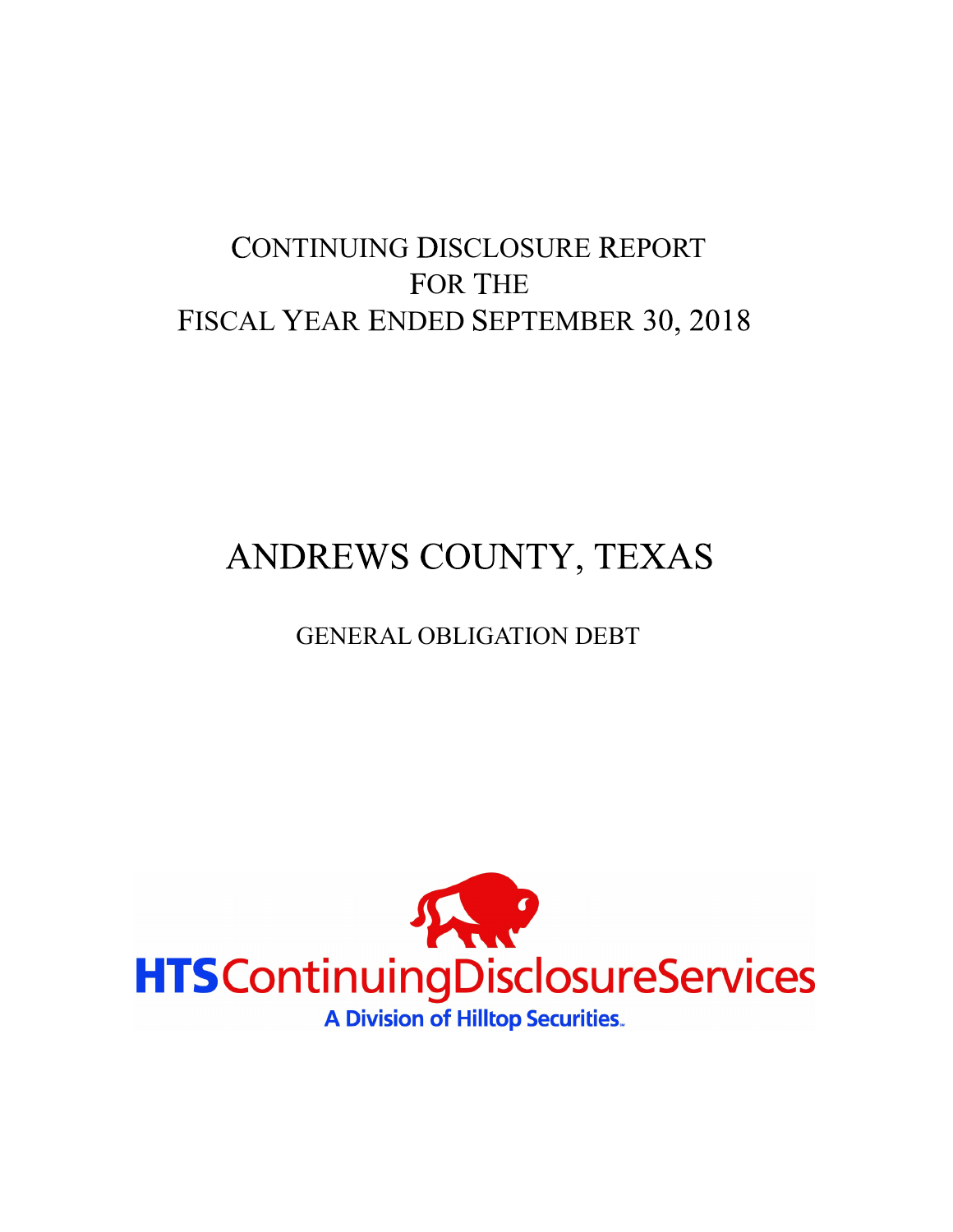#### **FINANCIAL STATEMENTS**

The audited financial statements for the County for the fiscal year ended September 30, 2018 are being separately filed directly with the Nationally Recognized Municipal Securities Information Repository and any applicable State Information Depository, and are hereby incorporated by reference into this Annual Continuing Disclosure Report.

#### **SIGNATURE OF ISSUER**

The information set forth herein has been obtained from the County and other sources believed to be reliable, but such information is not guaranteed as to accuracy or completeness and is not to be construed as a promise or guarantee. This Annual Continuing Disclosure Report may contain, in part, estimates and matters of opinion which are not intended as statements of fact, and no representation is made as to the correctness of such estimates and opinions, or that they will be realized. The information and expressions of opinion contained herein are subject to change without notice, and the delivery of this Annual Continuing Disclosure Report will not, under any circumstances, create any implication that there has been no change in the affairs of the County or other matters described.

#### **ANDREWS COUNTY, TEXAS**

| /s/ Carol White          |  |  |  |  |  |
|--------------------------|--|--|--|--|--|
| Carol White              |  |  |  |  |  |
| Auditor                  |  |  |  |  |  |
| Approved for Submission: |  |  |  |  |  |
| 03/27/2019               |  |  |  |  |  |
| Date                     |  |  |  |  |  |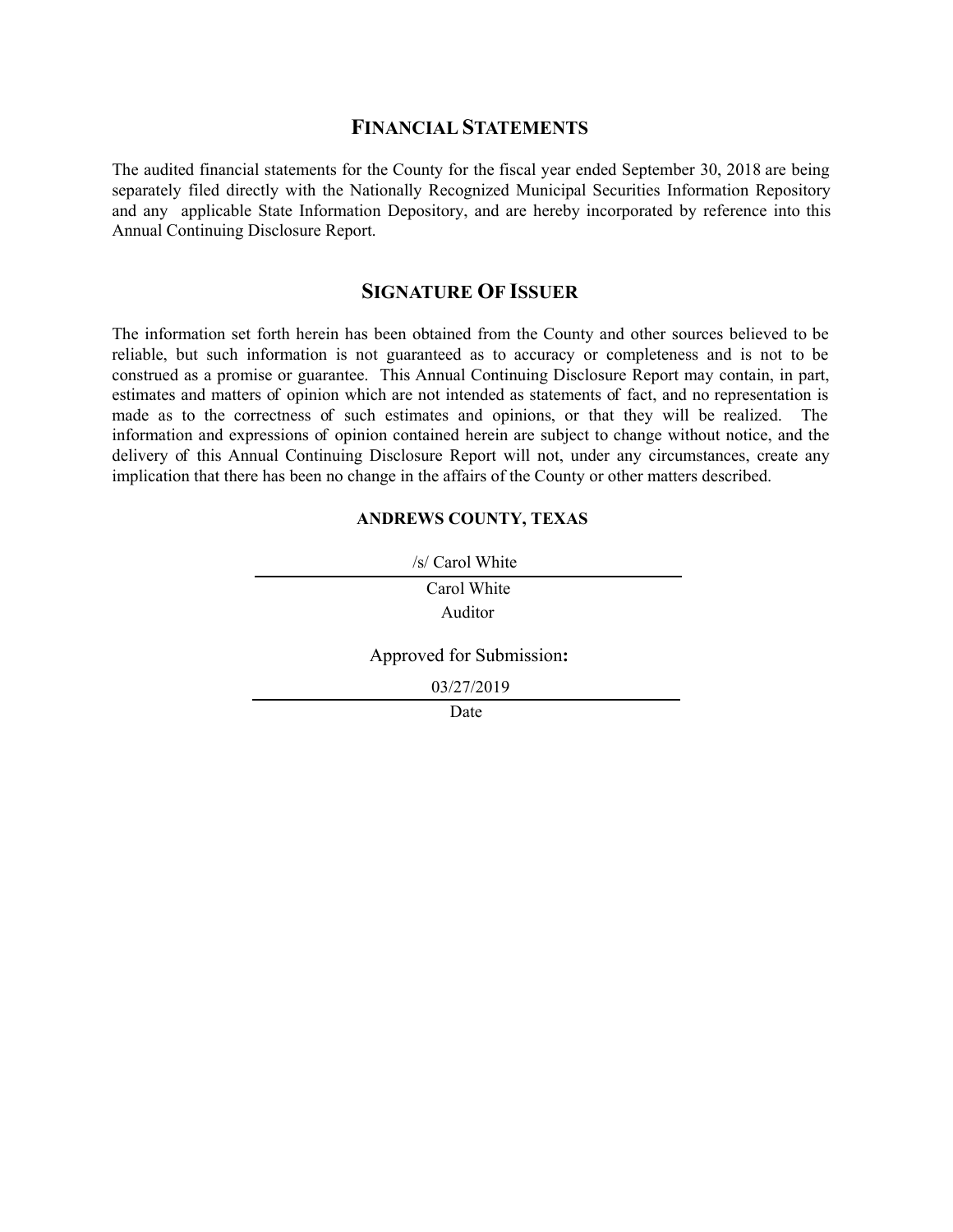# **CERTIFICATE OF SUBMISSION OF ANNUAL REPORT**

Subject to the continuing disclosure requirements of SEC Rule 15c2-12, this Annual Continuing Disclosure Report for the Andrews County, Texas with respect to the issues listed on the report cover was submitted directly to the Nationally Recognized Municipal Securities Information Repository ("NRMSIR") listed below as well as to any applicable State Information Depository ("SID").

#### **NRMSIR**

Municipal Securities Rulemaking Board ("MSRB") via the Electronic Municipal Market Access ("EMMA") system

HTS Continuing Disclosure Services, A Division of Hilltop Securities Inc.

Signed by: /s/ Rhodes Legg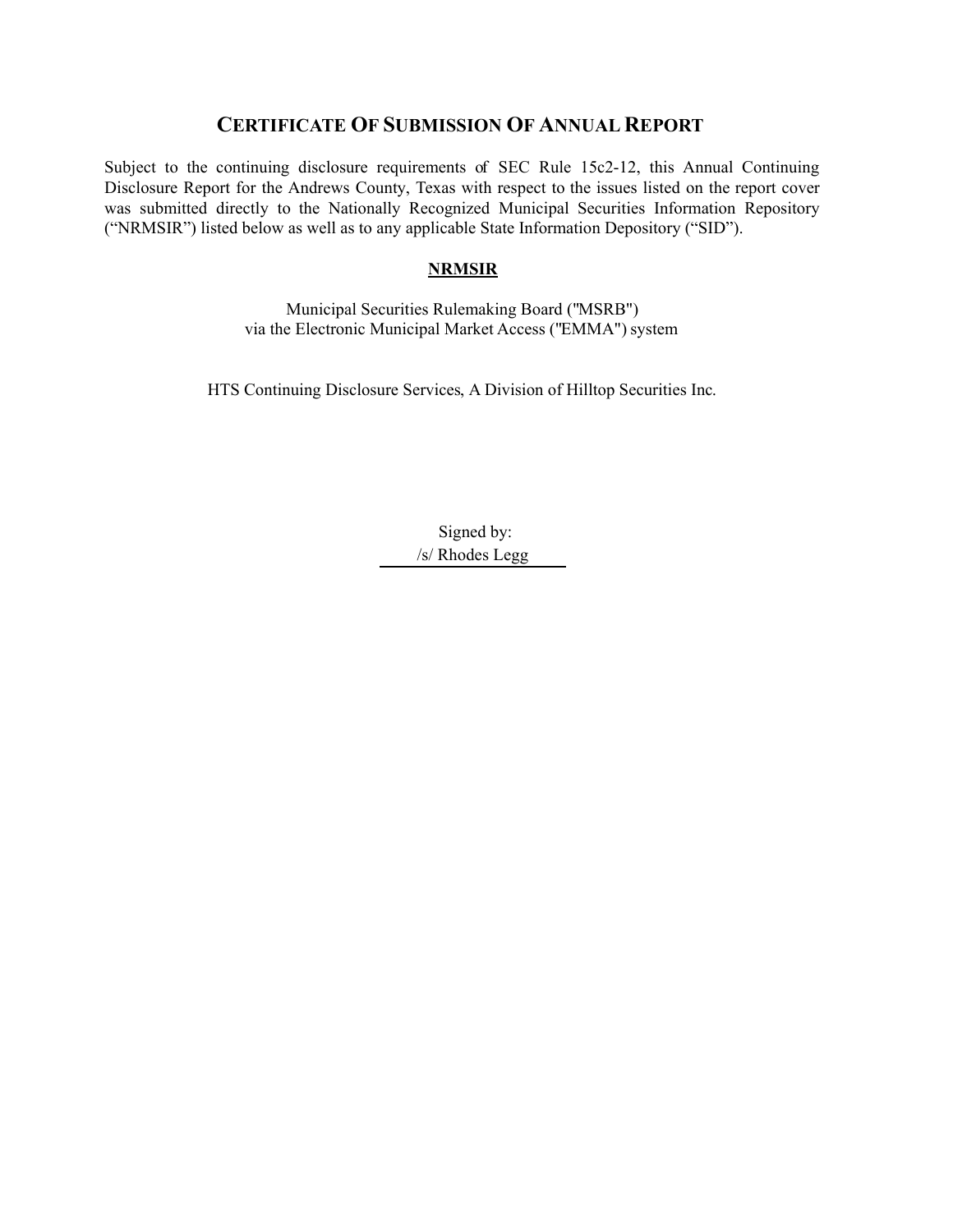# **ANDREWS COUNTY, TEXAS 2019 GENERAL OBLIGATION DEBT REPORT**

#### **TABLE 1 – VALUATIONS, EXEMPTIONS AND GENERAL OBLIGATION DEBT (1)**

 $\mathcal{L}=\mathcal{L}^{\mathcal{L}}$ 

| FYE 2019 Market Valuation Established by the Andrews County Appraisal District |                 |                 |  |  |  |  |  |
|--------------------------------------------------------------------------------|-----------------|-----------------|--|--|--|--|--|
| (excludes totally exempt property)                                             |                 | \$5,154,015,538 |  |  |  |  |  |
| Less Exemptions/Reductions at 100% Market Value:                               |                 |                 |  |  |  |  |  |
| Residence Homestead                                                            | \$116,541,317   |                 |  |  |  |  |  |
| Disabled/Over 65 Local Optional Exemptions                                     | 12,767,178      |                 |  |  |  |  |  |
| Veterans Exemptions                                                            | 2,577,221       |                 |  |  |  |  |  |
| Pollution Control Loss                                                         | 4,852,397       |                 |  |  |  |  |  |
| Productivity Loss                                                              | 201,686,032     |                 |  |  |  |  |  |
| Value lost to 10% Cap                                                          | 16,534,059      |                 |  |  |  |  |  |
| Abatements                                                                     | 32,279,792      | 387, 237, 996   |  |  |  |  |  |
| 2018/19 Taxable Assessed Valuation                                             |                 | \$4,766,777,542 |  |  |  |  |  |
| County Funded Debt Payable from Ad Valorem Taxes as of 3/15/19                 | 16,920,000<br>S |                 |  |  |  |  |  |
| Funded Debt Payable from Ad Valorem Taxes                                      |                 | 16,920,000      |  |  |  |  |  |
| Ratio General Obligation Debt to Taxable Assessed Valuation                    |                 | $0.35\%$        |  |  |  |  |  |

2019 Estimated Population - 17,000

Per Capita Taxable Assessed Valuation - \$280,399

Per Capita Funded Debt Payable from Ad Valorem Taxes - \$995

 $\overline{(1)}$  A substantial portion of the County's taxable assessed valuation is comprised of minerals, consisting of oil and natural gas mineral interests; and, fluctuations in the County's taxable assessed valuation in recent years has been largely attributable to changes in mineral values and related changes in (i) drilling activity, (ii) the amount of oil and natural gas produced from new and existing wells and (iii) levels of economic activity associated with such drilling and mineral production. The County cannot predict the value of mineral reserves in the County for any future year.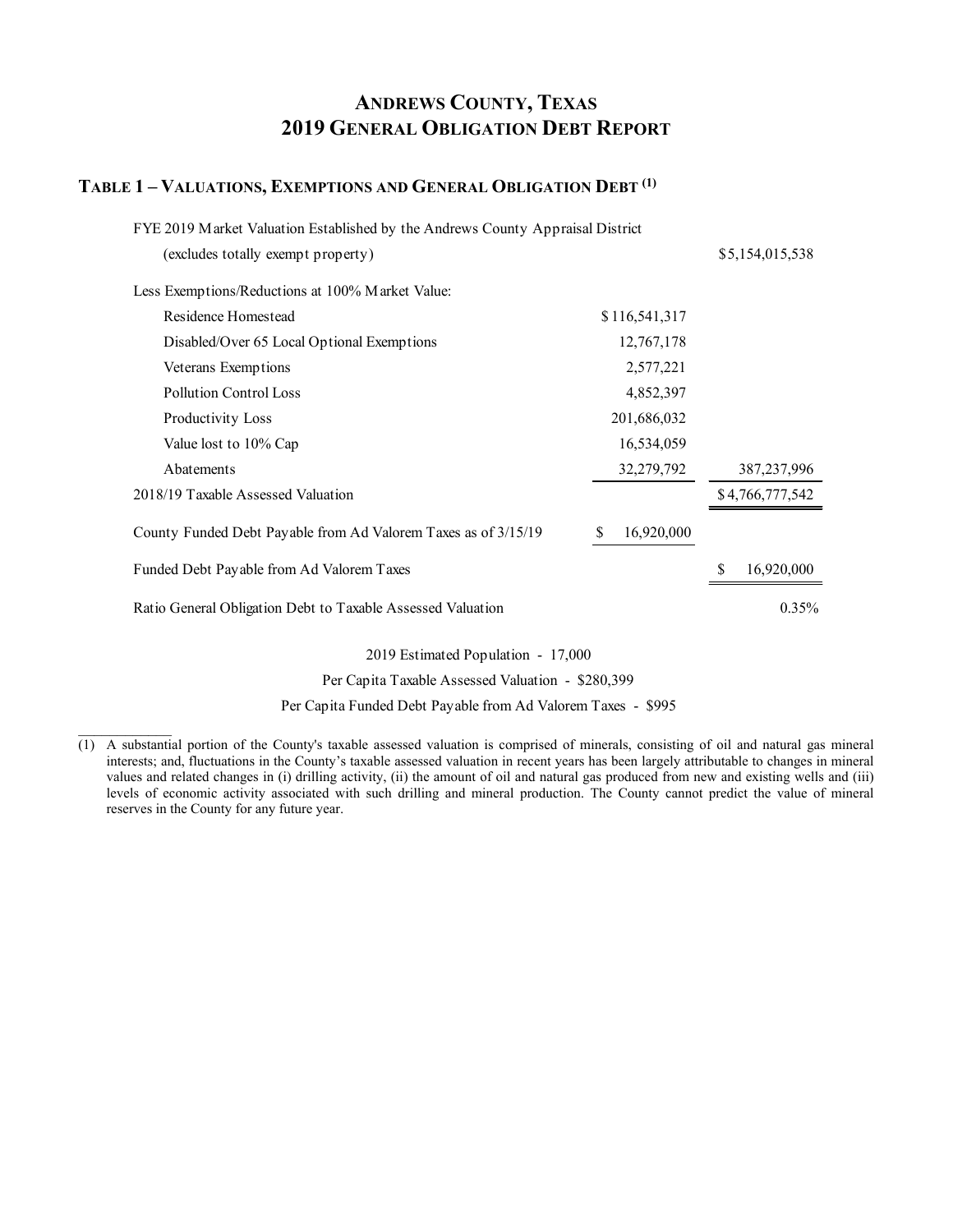## **TABLE 2 – TAXABLE ASSESSED VALUATIONS BY CATEGORY (1)**

|                                       | Taxable Appraised Value for Fiscal Year Ended September 30, |          |                   |          |                   |          |  |  |  |
|---------------------------------------|-------------------------------------------------------------|----------|-------------------|----------|-------------------|----------|--|--|--|
|                                       | 2019                                                        |          | 2018              |          | 2017              |          |  |  |  |
|                                       |                                                             | $%$ of   |                   | $%$ of   |                   | $%$ of   |  |  |  |
| Category                              | Amount                                                      | Total    | Amount            | Total    | Amount            | Total    |  |  |  |
| Real, Residential, Single Family      | 742,348,659<br>\$                                           | 14.40%   | 730,650,729<br>\$ | 15.46%   | 714,052,882<br>\$ | 17.92%   |  |  |  |
| Real, Residential, Multi Family       | 22,434,066                                                  | $0.44\%$ | 22,498,369        | 0.48%    | 18,443,508        | 0.46%    |  |  |  |
| Real, Vacant Lots/Tracts              | 14,390,345                                                  | 0.28%    | 14,529,229        | 0.31%    | 15,032,007        | 0.38%    |  |  |  |
| Real, Acreage (Land Only)             | 220,456,379                                                 | 4.28%    | 225,402,238       | 4.77%    | 225,621,707       | 5.66%    |  |  |  |
| Farm and Ranch Improvements           | 36, 346, 935                                                | 0.71%    | 29,453,419        | 0.62%    | 29,463,290        | 0.74%    |  |  |  |
| Real, Commercial and Industrial       | 249,778,995                                                 | 4.85%    | 243,005,910       | 5.14%    | 246,537,800       | 6.19%    |  |  |  |
| Real, Oil, Gas/Other Mineral Resrvs   | 3,176,395,512                                               | 61.63%   | 2,785,051,975     | 58.94%   | 2, 103, 375, 188  | 52.79%   |  |  |  |
| Real and Tangible Personal, Utilities | 288,574,036                                                 | 5.60%    | 248,876,774       | 5.27%    | 207,816,151       | 5.22%    |  |  |  |
| Personal Commercial and Industrial    | 383,656,850                                                 | 7.44%    | 407,110,343       | 8.62%    | 405,762,550       | 10.18%   |  |  |  |
| Mobile Homes                          | 19,633,761                                                  | 0.38%    | 18,278,984        | $0.39\%$ | 18,060,748        | 0.45%    |  |  |  |
| Residential Inventory                 |                                                             | $0.00\%$ |                   | $0.00\%$ | 40,854            | $0.00\%$ |  |  |  |
| Total TAV Before Exemptions           | \$5,154,015,538                                             | 100.00%  | \$4,724,857,970   | 100.00%  | \$3,984,206,685   | 100.00%  |  |  |  |
| Less: Total Exemptions/Reductions     | (387,237,996)                                               |          | (394,439,397)     |          | (398, 600, 327)   |          |  |  |  |
| Taxable Assessed Value                | \$4,766,777,542                                             |          | \$4,330,418,573   |          | \$3,585,606,358   |          |  |  |  |

Taxable Appraised Value for Fiscal Year Ended September 30,

|                                       | 2016               |          | 2015              |         |
|---------------------------------------|--------------------|----------|-------------------|---------|
|                                       |                    | $%$ of   |                   | $%$ of  |
| Category                              | Amount             | Total    | Amount            | Total   |
| Real, Residential, Single Family      | 679,222,001<br>\$. | 12.61%   | 604,896,246<br>S. | 7.92%   |
| Real, Residential, Multi Family       | 18,592,954         | 0.35%    | 14,897,080        | 0.19%   |
| Real, Vacant Lots/Tracts              | 15,774,373         | 0.29%    | 11,528,463        | 0.15%   |
| Real, Acreage (Land Only)             | 225,462,506        | 4.19%    | 225,922,396       | 2.96%   |
| Farm and Ranch Improvements           | 28,034,127         | 0.52%    | 28,657,896        | 0.38%   |
| Real, Commercial and Industrial       | 280,692,687        | 5.21%    | 270,062,046       | 3.53%   |
| Real, Oil, Gas/Other Mineral Resrvs   | 3,413,379,329      | 63.38%   | 5,792,456,328     | 75.82%  |
| Real and Tangible Personal, Utilities | 209,959,528        | 3.90%    | 201,836,790       | 2.64%   |
| Personal Commercial and Industrial    | 497,605,677        | 9.24%    | 472,064,690       | 6.18%   |
| Mobile Homes                          | 16,462,104         | 0.31%    | 13,450,720        | 0.18%   |
| Residential Inventory                 | 106,086            | $0.00\%$ | 4,108,280         | 0.05%   |
| Total TAV Before Exemptions           | \$5,385,291,372    | 100.00%  | \$7,639,880,935   | 100.00% |
| Less: Total Exemptions/Reductions     | (403,743,781)      |          | (409, 226, 698)   |         |
| Taxable Assessed Value                | \$4,981,547,591    |          | \$7,230,654,237   |         |

 $\mathcal{L}=\mathcal{L}^{\mathcal{L}}$ 

Note: Valuations shown are certified taxable assessed values reported by the Andrews County Appraisal District to the State Comptroller of Public Accounts. Certified values are subject to change throughout the year as contested values are resolved and the Appraisal District updates records.

(1) A substantial portion of the County's taxable assessed valuation is comprised of minerals, consisting of oil and natural gas mineral interests; and, fluctuations in the County's taxable assessed valuation in recent years has been largely attributable to changes in mineral values and related changes in (i) drilling activity, (ii) the amount of oil and natural gas produced from new and existing wells and (iii) levels of economic activity associated with such drilling and mineral production. A substantial portion of the United States' proven and accessible oil and natural gas reserves are located in the Permian Basin (which includes the County), and the area has benefited by relative increases in oil and natural gas prices to levels that support drilling activity for the production of oil and gas and provide incentives for older, less productive wells to be reworked, which can extend the life of a well and therefore produce local tax values over a longer period of time. Accordingly, drilling activity and well improvements are significant factors affecting the local and regional economy in the area of the County; however, the County cannot predict the value of mineral reserves in the County for any future year.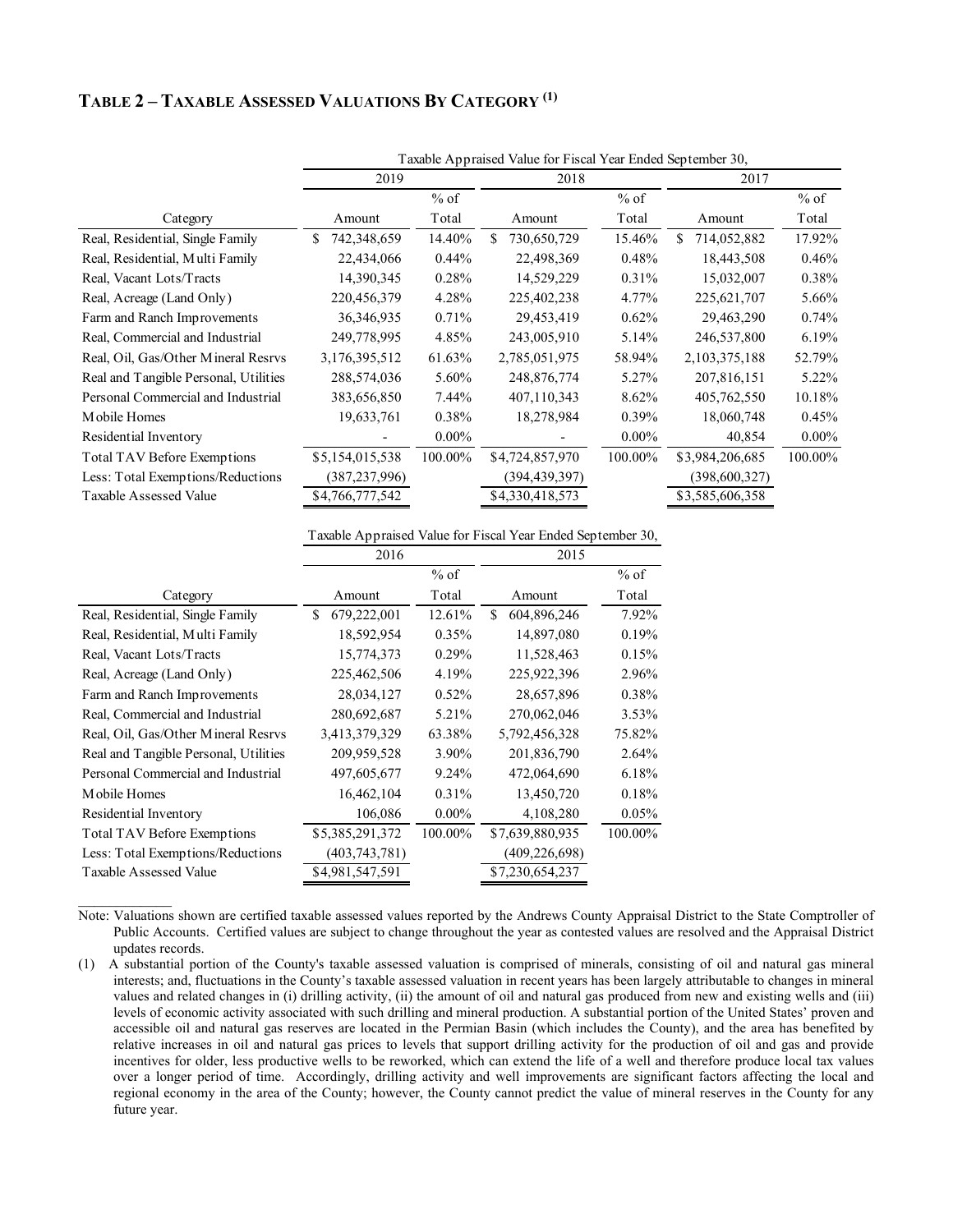#### **TABLE 3 – VALUATION AND GENERAL OBLIGATION DEBT HISTORY**

| Fiscal |                                        |                                       | Taxable       | GO Tax Debt                 | Ratio Tax Debt |     | Funded      |  |
|--------|----------------------------------------|---------------------------------------|---------------|-----------------------------|----------------|-----|-------------|--|
| Year   |                                        | Taxable                               | Assessed      | Outstanding                 | to Taxable     |     | Debt        |  |
| Ended  | Estimated                              | Assessed                              | Valuation     | at End                      | Assessed       |     | Per         |  |
| 9/30   | Population <sup><math>(1)</math></sup> | Valuation <sup><math>(2)</math></sup> | Per Capita    | of Year                     | Valuation      |     | Capita      |  |
| 2015   | 17.000                                 | 7,230,654,237<br>S.                   | 425.333<br>S. | 66,945,000<br>S             | $0.93\%$       | S   | 3.938       |  |
| 2016   | 17,000                                 | 4,981,547,591                         | 293,032       | 65,050,000                  | 1.31%          |     | 3,826       |  |
| 2017   | 17.000                                 | 3,585,606,358                         | 210.918       | 63,080,000                  | 1.76%          |     | 3,711       |  |
| 2018   | 17.000                                 | 4,330,418,573                         | 254,731       | 17,540,000                  | 0.41%          |     | 1,032       |  |
| 2019   | 17.000                                 | 4,766,777,542                         | 280,399       | $16,920,000$ <sup>(3)</sup> | $0.35\%$       | (3) | $995^{(3)}$ |  |

(1) Population estimates provided by the County.

(2) As reported by the Andrews County Appraisal District on County's annual State Property Tax Board Reports; subject to change during the ensuing year.

(3) Projected.

# **TABLE 4 – TAX RATE, LEVY AND COLLECTION HISTORY**

| Fiscal<br>Year |              |              |                          |                          |
|----------------|--------------|--------------|--------------------------|--------------------------|
| Ended          | Tax          |              | $%$ Current              | $%$ Total                |
| 9/30           | Rate         | Tax Levy     | Collections              | Collections              |
| 2015           | \$<br>0.3413 | \$24,678,223 | 98.02%                   | 99.32%                   |
| 2016           | 0.5105       | 25,430,800   | 99.13%                   | 100.94%                  |
| 2017           | 0.5655       | 20,276,604   | 96.60%                   | 98.60%                   |
| 2018           | 0.5157       | 22,331,969   | $96.09\%$ <sup>(1)</sup> | $98.88\%$ <sup>(1)</sup> |
| 2019           | 0.5189       | 24,734,809   | $91.78\%$ <sup>(2)</sup> | $92.44\%$ <sup>(2)</sup> |

(1) Unaudited

(2) Collections through February 28, 2019.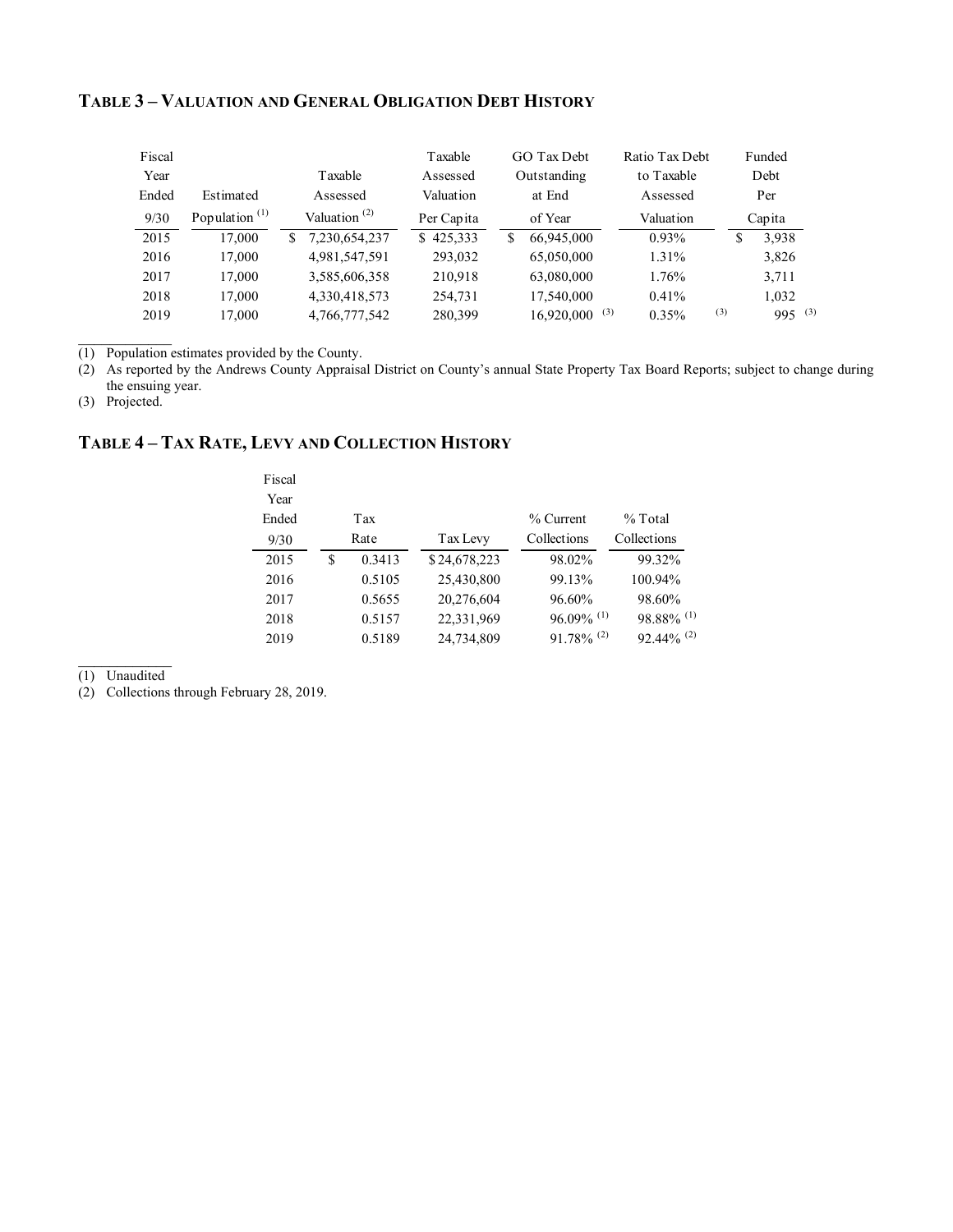# **TABLE 5 – TAX RATE DISTRIBUTION ANALYSIS**

|                                                                                                              | Fiscal Year Ended September 30, |                  |    |                  |    |                  |     |                  |    |                  |
|--------------------------------------------------------------------------------------------------------------|---------------------------------|------------------|----|------------------|----|------------------|-----|------------------|----|------------------|
|                                                                                                              |                                 | 2019             |    | 2018             |    | 2017             |     | 2016             |    | 2015             |
| General Fund                                                                                                 | S                               | 0.4325           | S  | 0.4384           | S. | 0.4805           | S   | 0.4355           | S  | 0.2936           |
| Interest and Sinking Fund                                                                                    |                                 | 0.0274           |    |                  |    |                  |     |                  |    |                  |
| <b>Total Constitutional Tax Rate</b>                                                                         | S                               | 0.4599           | S. | 0.4384           | S. | 0.4805           | S   | 0.4355           | S. | 0.2936           |
| Special Road and Bridge (Road Maintenance) <sup>1/3</sup><br>Farm to Market and Flood Control <sup>2/3</sup> | S                               | 0.0200<br>0.0390 | S  | 0.0258<br>0.0515 | S. | 0.0300<br>0.0550 | \$. | 0.0250<br>0.0500 | S. | 0.0158<br>0.0319 |
| Total Tax Rate                                                                                               |                                 | 0.5189           |    | 0.5157           |    | 0.5655           | S   | 0.5105           |    | 0.3413           |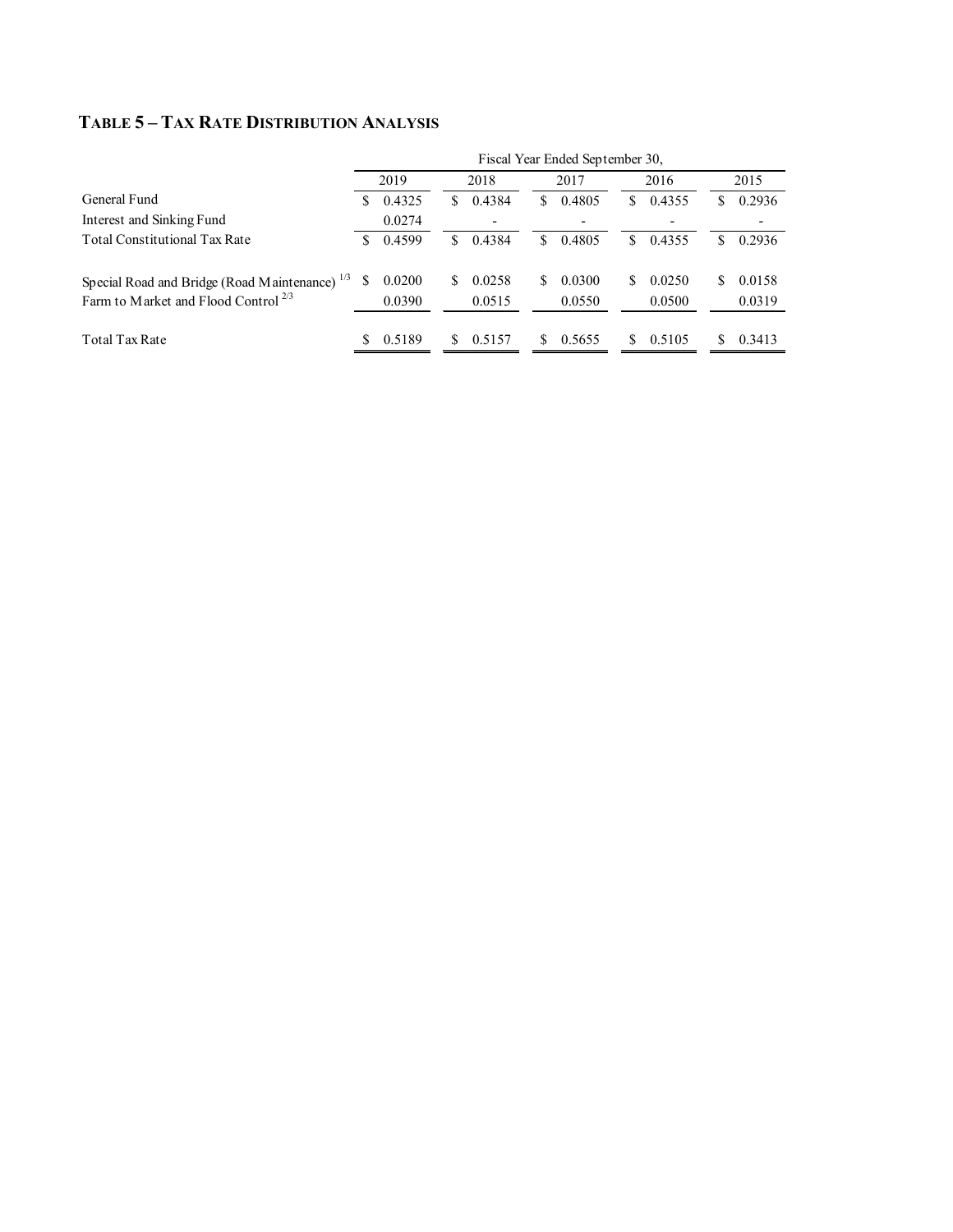# **TABLE 6 – TEN LARGEST TAXPAYERS**

|                                |                       | 2018/2019       | % of Total |
|--------------------------------|-----------------------|-----------------|------------|
|                                |                       | Taxable         | Taxable    |
|                                |                       | Assessed        | Assessed   |
| Name of Taxpayer               | Nature of Property    | Valuation       | Valuation  |
| University of Texas (PUF)      | Perm. University Fund | 341,243,810     | 7.16%      |
| XTO Energy Inc.                | Oil and Gas           | 302,441,928     | $6.34\%$   |
| COG Operating LLC              | Oil and Gas           | 248,725,650     | 5.22%      |
| Pioneer Natural Res USA Inc    | Oil and Gas           | 192,621,817     | $4.04\%$   |
| Apache Corporation             | Oil and Gas           | 177,501,834     | $3.72\%$   |
| Fasken Oil and Ranch Ltd       | Oil and Gas           | 108,664,889     | 2.28%      |
| ConocoPhillips Company         | Oil and Gas           | 97,581,109      | 2.05%      |
| Sheridan Production Company    | Oil and Gas           | 83,577,349      | 1.75%      |
| Oncor Electric Delivery Co LLC | Oil and Gas           | 83,052,890      | 1.74%      |
| Texland Petroleum LP           | Oil and Gas           | 78,610,595      | $1.65\%$   |
|                                |                       | \$1,714,021,871 | 35.96%     |
|                                |                       |                 |            |

# **TABLE 7 – TAX ADEQUACY**

| 2019 Principal and Interest Requirements                        | S | 1,238,055 |
|-----------------------------------------------------------------|---|-----------|
| \$0.0267 Tax Rate at 97% Collection Produces                    | S | 1.240.412 |
| Average Annual Principal and Interest Requirements, 2019 - 2038 | S | 1,237,652 |
| \$0.0267 Tax Rate at 97% Collection Produces                    | S | 1.240.412 |
| Maximum Annual Principal and Interest Requirements, 2023        | S | 1,240,263 |
| \$0.0267 Tax Rate at 97% Collection Produces                    | S | 1,240,412 |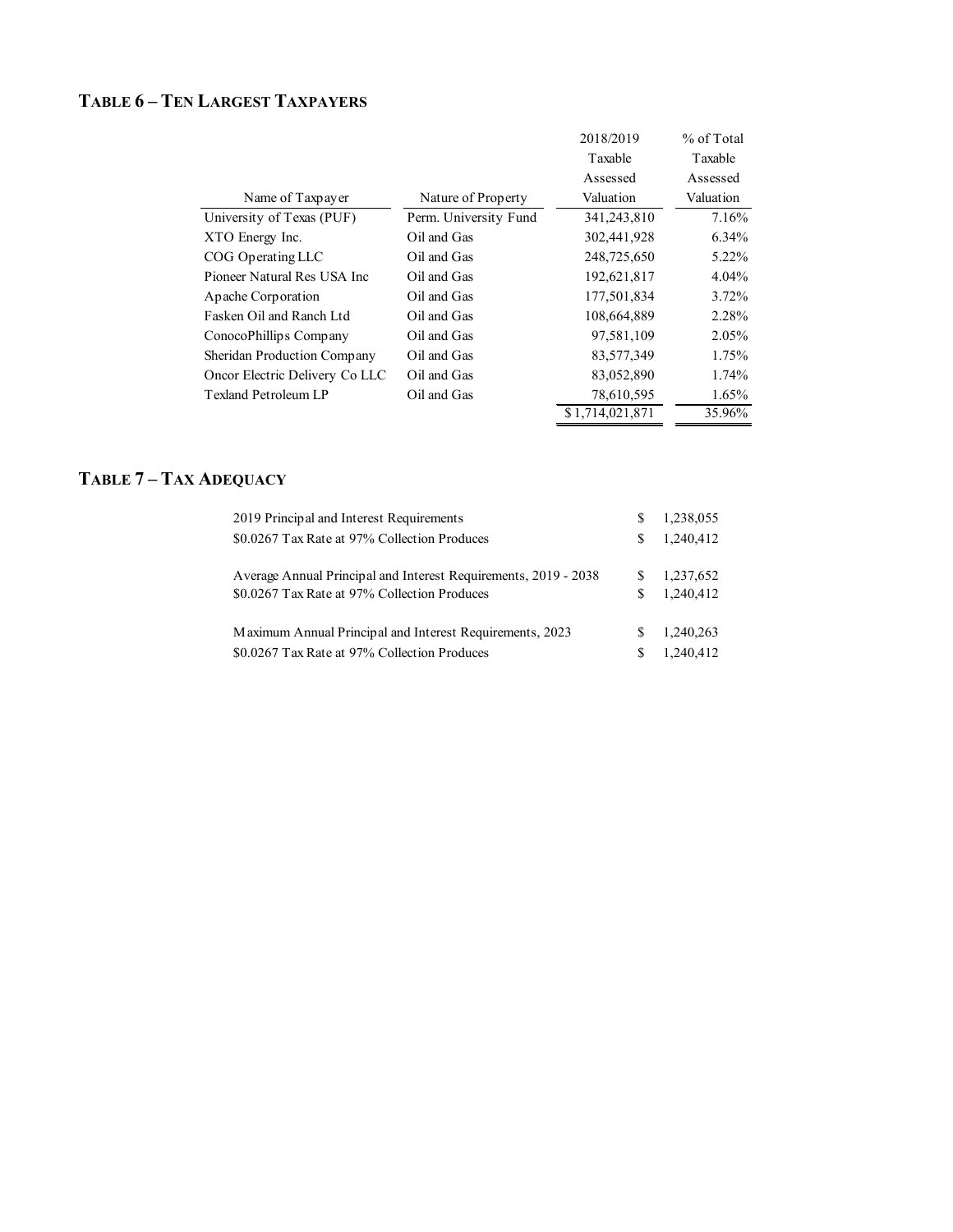#### **TABLE 9 – GENERAL OBLIGATION DEBT SERVICE REQUIREMENTS**

| Fiscal |                                    |                 |                  |         |  |  |  |
|--------|------------------------------------|-----------------|------------------|---------|--|--|--|
| Year   |                                    |                 |                  | $%$ of  |  |  |  |
| Ended  | <b>Outstanding Debt Service</b>    |                 |                  |         |  |  |  |
| 9/30   | Principal                          | Interest        | Total            | Retired |  |  |  |
| 2019   | $\overline{\mathbb{S}}$<br>620,000 | \$<br>618,055   | \$<br>1,238,055  |         |  |  |  |
| 2020   | 595,000                            | 641,113         | 1,236,113        |         |  |  |  |
| 2021   | 620,000                            | 616,938         | 1,236,938        |         |  |  |  |
| 2022   | 645,000                            | 591,513         | 1,236,513        |         |  |  |  |
| 2023   | 675,000                            | 565,263         | 1,240,263        | 17.99%  |  |  |  |
| 2024   | 700,000                            | 537,638         | 1,237,638        |         |  |  |  |
| 2025   | 735,000                            | 501,763         | 1,236,763        |         |  |  |  |
| 2026   | 775,000                            | 464,013         | 1,239,013        |         |  |  |  |
| 2027   | 815,000                            | 424,263         | 1,239,263        |         |  |  |  |
| 2028   | 855,000                            | 382,513         | 1,237,513        | 40.11%  |  |  |  |
| 2029   | 900,000                            | 338,638         | 1,238,638        |         |  |  |  |
| 2030   | 935,000                            | 302,113         | 1,237,113        |         |  |  |  |
| 2031   | 965,000                            | 273,009         | 1,238,009        |         |  |  |  |
| 2032   | 995,000                            | 242,384         | 1,237,384        |         |  |  |  |
| 2033   | 1,030,000                          | 210,100         | 1,240,100        | 67.62%  |  |  |  |
| 2034   | 1,060,000                          | 176,138         | 1,236,138        |         |  |  |  |
| 2035   | 1,095,000                          | 140,434         | 1,235,434        |         |  |  |  |
| 2036   | 1,135,000                          | 102,803         | 1,237,803        |         |  |  |  |
| 2037   | 1,175,000                          | 63,088          | 1,238,088        |         |  |  |  |
| 2038   | 1,215,000                          | 21,263          | 1,236,263        | 100.00% |  |  |  |
|        | \$17,540,000                       | \$<br>7,213,036 | \$<br>24,753,036 |         |  |  |  |

#### **TABLE 10 – AUTHORIZED BUT UNISSUED GENERAL OBLIGATION BONDS**

As of January 31, 2019, the County has no authorized but unissued bonds.

## **TABLE 11 – OTHER OBLIGATIONS**

As of September 30, 2018, the County has no other obligations.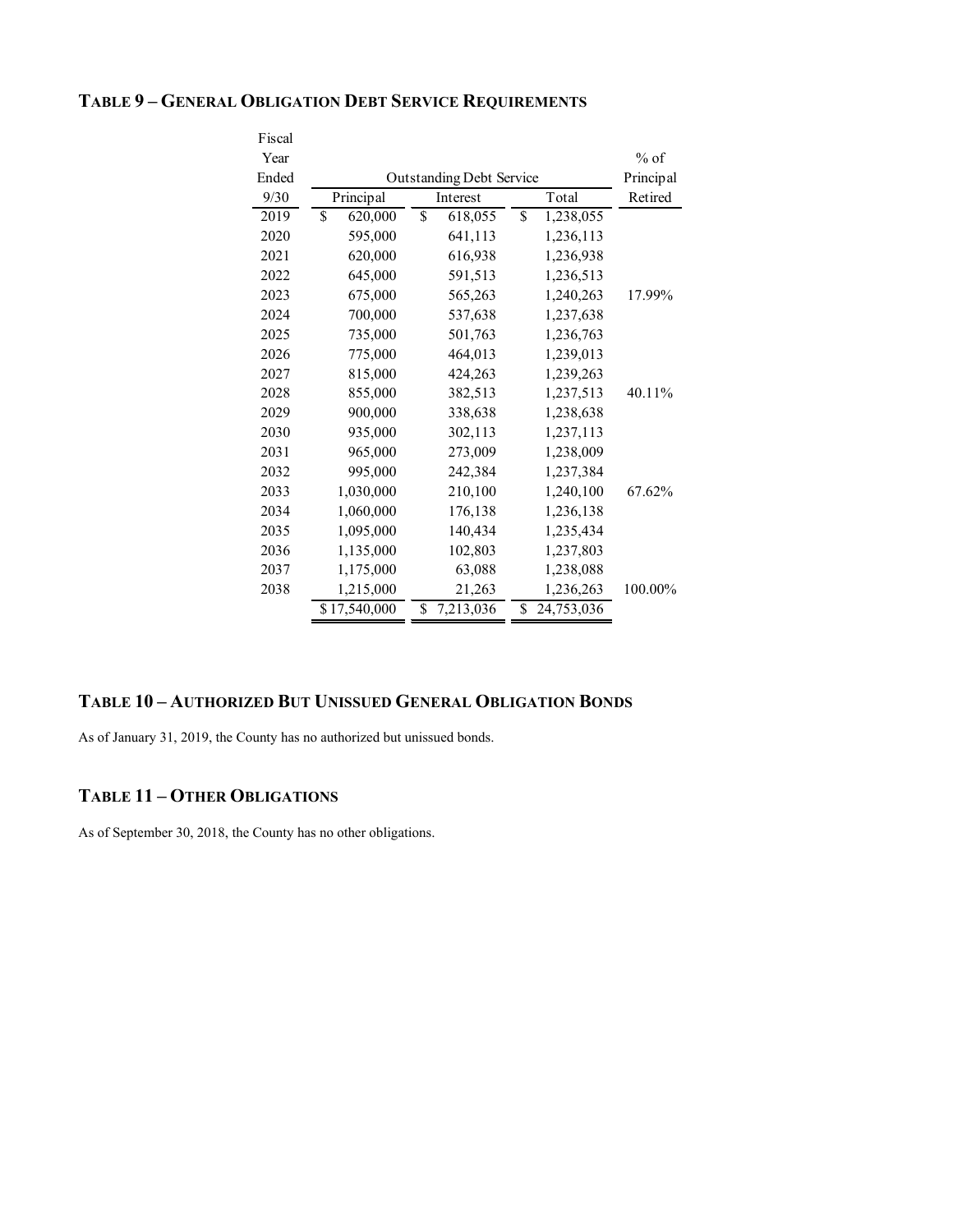|                           |                  |                         | Fiscal Year Ending September 30, |                         |                  |  |
|---------------------------|------------------|-------------------------|----------------------------------|-------------------------|------------------|--|
| Revenues                  | $2018^{(1)}$     | 2017                    | 2016                             | 2015                    | 2014             |  |
| Property Taxes            | 22,612,638<br>\$ | \$20,864,938            | 26,016,336<br>\$                 | \$25,137,012            | 23,236,807<br>\$ |  |
| Fees & Fines              | 3,128,850        | 3,439,651               | 3,119,460                        | 3,159,331               | 3,152,905        |  |
| Interest                  | 841,630          | 321,290                 | 131,200                          | 29,183                  | 35,746           |  |
| Grants                    | 621,687          | 1,118,374               | 5,239,532                        | 4,821,007               | 792,220          |  |
| M iscellaneous            | 1,458,685        | 1,666,856               | 1,402,383                        | 3,411,576               | 1,600,549        |  |
| <b>Total Revenues</b>     | 28,663,490       | \$27,411,109            | 35,908,911                       | \$<br>36,558,109        | \$<br>28,818,227 |  |
| Expenditures              |                  |                         |                                  |                         |                  |  |
| Executive                 | 291,582          | $\mathbb{S}$<br>317,636 | \$<br>305,113                    | $\mathbb{S}$<br>264,450 | \$<br>254,627    |  |
| General & Administrative  | 18,620,455       | 17,949,893              | 20,651,971                       | 21,285,059              | 23,946,281       |  |
| Health & Welfare          | 1,159,331        | 1,271,070               | 1,340,807                        | 1,237,656               | 1,182,773        |  |
| Judicial                  | 824,328          | 845,749                 | 860,415                          | 703,225                 | 706,585          |  |
| Legal                     | 343,938          | 371,454                 | 380,920                          | 325,205                 | 329,688          |  |
| Public Safety             | 4,622,001        | 3,623,011               | 3,781,484                        | 3,597,480               | 3,291,411        |  |
| <b>Total Expenditures</b> | 25,861,635       | 24,378,813              | 27,320,710                       | 27,413,075              | 29,711,365       |  |
| Transfers In (Out)        | \$               | \$                      | \$<br>64,124                     | \$                      | \$<br>4,955      |  |
| Increase in Net Assets    | 2,801,855        | 3,032,296               | 8,652,325                        | 9,145,034               | (888, 183)       |  |
| Prior Period Adjustment   |                  | (4,923)                 | 1,451,240                        | (4,336,582)             |                  |  |
| Net Assets, Beginning     | 52,871,689       | 49,844,316              | 39,740,751                       | 34,932,299              | 35,820,482       |  |
| <b>Ending Net Assets</b>  | 55,673,544       | 52,871,689<br>S.        | 49,844,316<br>S.                 | 39,740,751<br>S         | 34,932,299<br>S  |  |

# **TABLE 12 – CHANGES IN NET ASSETS**

 $\mathcal{L}=\mathcal{L}^{\mathcal{L}}$ (1) Unaudited.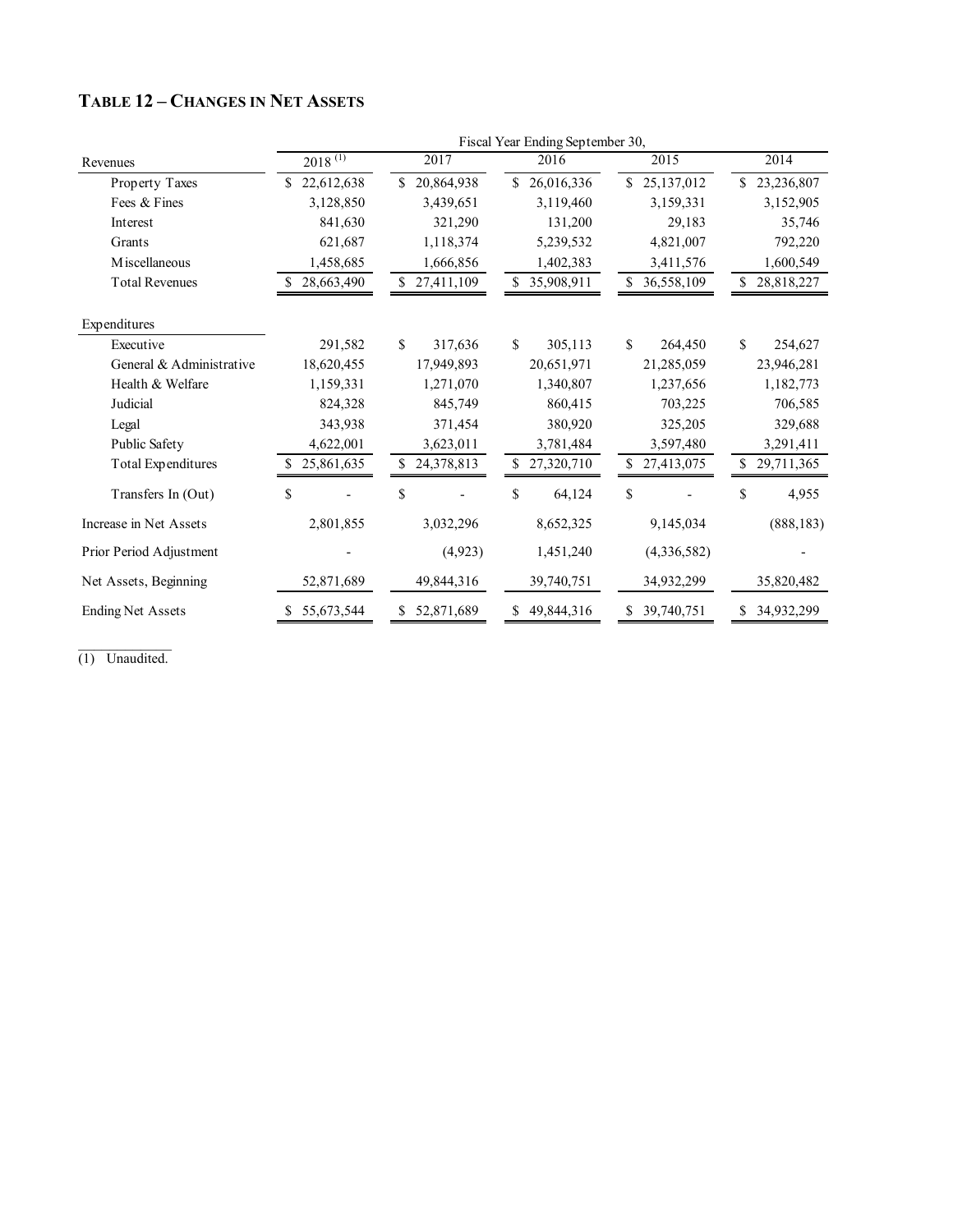|                                 | Fiscal Year Ending September 30, |                |                 |                 |                 |  |  |  |  |
|---------------------------------|----------------------------------|----------------|-----------------|-----------------|-----------------|--|--|--|--|
| Revenues                        | $2018^{(1)}$                     | 2017           | 2016            | 2015            | 2014            |  |  |  |  |
| Taxes                           | \$18,783,405                     | \$17,092,727   | \$20,898,954    | \$20,020,934    | \$19,166,595    |  |  |  |  |
| Fees and Fines                  | 3,248,487                        | 3,435,692      | 3,112,786       | 3,220,087       | 3,161,183       |  |  |  |  |
| Interest                        | 675,227                          | 223,841        | 95,597          | 23,650          | 32,499          |  |  |  |  |
| Other Receipts                  | 1,081,297                        | 1,509,806      | 1,370,801       | 3,226,006       | 1,442,419       |  |  |  |  |
| <b>Total Revenues</b>           | \$23,788,416                     | \$22,262,066   | \$25,478,138    | \$26,490,677    | \$23,802,696    |  |  |  |  |
| Expenditures                    |                                  |                |                 |                 |                 |  |  |  |  |
| Executive                       | \$<br>291,582                    | \$.<br>278,681 | 280,297<br>\$.  | \$.<br>279,551  | \$<br>261,904   |  |  |  |  |
| General Administration          | 13,445,449                       | 13,918,439     | 13,717,874      | 15,825,029      | 17,793,895      |  |  |  |  |
| Health and Welfare              | 897,006                          | 898,005        | 1,004,184       | 1,027,659       | 925,799         |  |  |  |  |
| Judicial                        | 824,328                          | 761,549        | 788,127         | 744,472         | 726,581         |  |  |  |  |
| Legal                           | 343,938                          | 330,452        | 345,019         | 338,423         | 333,065         |  |  |  |  |
| Public Safety                   | 4,104,075                        | 2,292,274      | 2,574,330       | 2,967,206       | 2,524,964       |  |  |  |  |
| <b>Total Expenditures</b>       | \$19,906,378                     | \$18,479,400   | \$18,709,831    | \$21,182,340    | \$22,566,208    |  |  |  |  |
| Excess (Deficiency) Revenues    |                                  |                |                 |                 |                 |  |  |  |  |
| Over Expenditures               | 3,882,038<br>\$                  | \$ 3,782,666   | 6,768,307<br>S. | 5,308,337<br>\$ | 1,236,488<br>S. |  |  |  |  |
| Other Financing Sources (Uses): | (26, 648)                        |                | (35,876)        | 644,473         | (3,078,265)     |  |  |  |  |
| Net Change in Fund Balance      | 3,855,390<br>S.                  | \$ 3,782,666   | \$6,732,431     | 5,952,810<br>\$ | (1,841,777)     |  |  |  |  |
| Fund Balance Beginning of Year  | 30,044,236                       | 26,261,570     | 19,608,043      | 13,655,233      | 15,497,010      |  |  |  |  |
| <b>Balance Adjustment</b>       |                                  |                | (78,904)        |                 |                 |  |  |  |  |
| Fund Balance End of Year        | \$33,899,626                     | \$30,044,236   | \$26,261,570    | \$19,608,043    | \$13,655,233    |  |  |  |  |

# **TABLE 12A – GENERAL FUND REVENUES AND EXPENDITURE HISTORY**

(1) Unaudited.